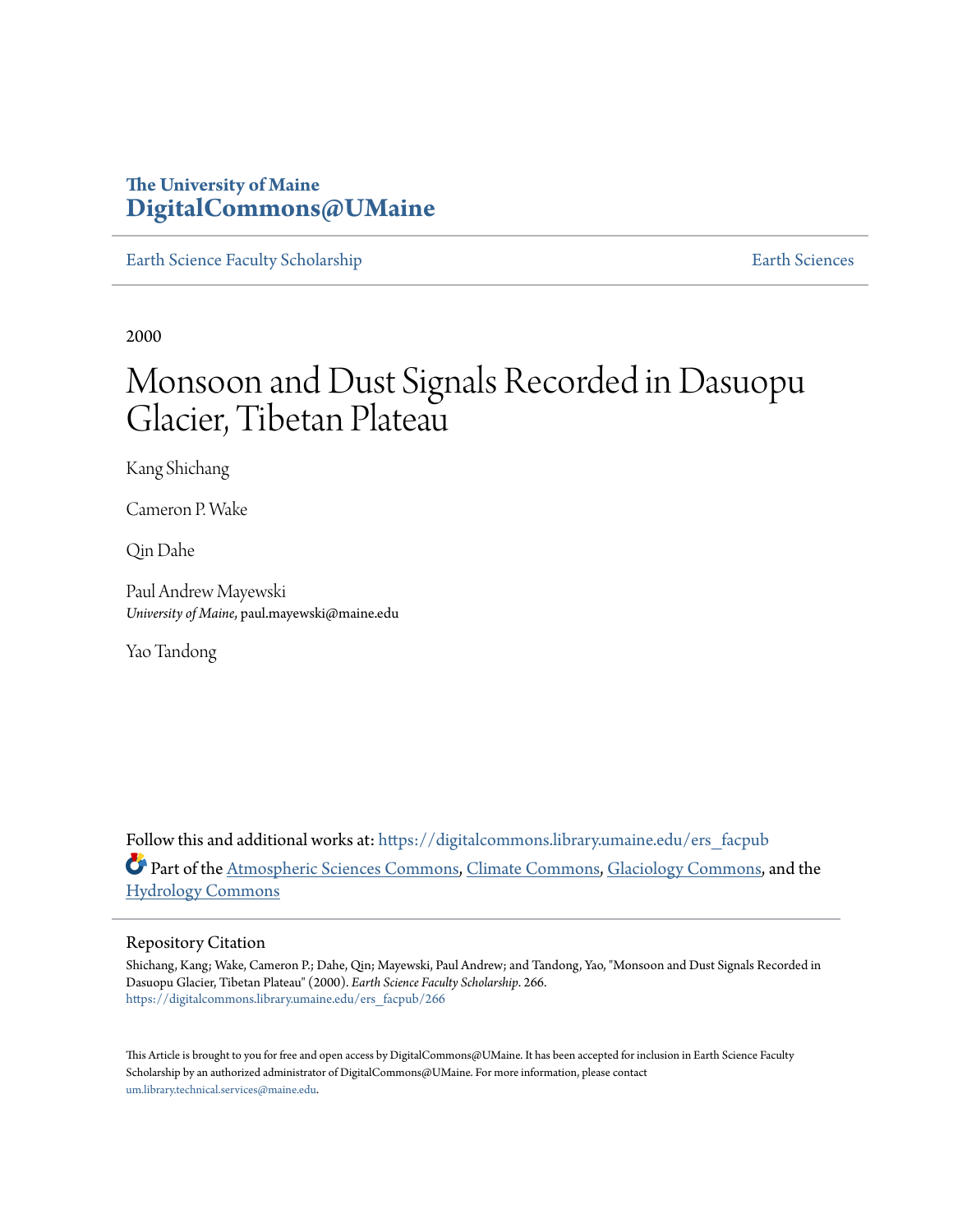## Monsoon and dust signals recorded in Dasuopu glacier, Tibetan Plateau

KANG SHICHANG,<sup>1</sup> CAMERON P. WAKE,<sup>2</sup> QIN DAHE,<sup>1</sup> PAUL A. MAYEWSKI,<sup>2</sup> YAO TANDONG<sup>1</sup>

 ${}^{1}$ Laboratory of Ice Core and Cold Regions Environment, Cold and Arid Regions Environmental and Engineering Research Institute, Chinese Academy of Sciences, Lanzhou, Gansu 730000, China  $^{2}$ Climate Change Research Center, Institute for the Study of Earth, Oceans and Space,

University of New Hampshire, Durham, New Hampshire 03824, U.S.A.

**ABSTRACT.** During summer 1997, a 15 m firn core was recovered from Dasuopu glacier (28°23' N, 85°44' E; 7000 m a.s.l.) on the northwest margin of Xixabangma Feng in the central Himalaya. Oxygen isotope values and concentrations of  $Ca^{2+}$ ,  $Mg^2$  $NH_4^+$ ,  $SO_4^2$ <sup>-</sup> and  $NO_3^$ <sup>-</sup> were measured over the 10 years of snow accumulation captured<br>in the firn core. The seasonal variations of  $\delta^{18}O$  values and major-ion concentrations in the Dasuopu core indicate that summer monsoon and dust signals are clearly recorded in<br>Dasuopu glacier. Annual variations in  $\delta^{18}O$  values are controlled by the amount effect,<br>with more negative (i.e. lighter)  $\delta^{18}O$ and west during the spring dust-storm period. High spring concentrations of  $NH_4^+$  and  $NO<sub>3</sub><sup>-</sup>$  appear to reflect changes in regional biogenic-source strength.

#### **INTRODUCTION**

The Tibetan Plateau is one of the most imposing topographic features on the surface of the Earth. The sensible-heat flux and latent heat released over the Tibetan Plateau drives Asian monsoon circulation and strongly influences global circulation patterns (Luo and Yanai, 1983; Murakami, 1987; Domröss and Peng, 1988). Unfortunately, the longest continuous instrumental climate records for the region extend back only to AD1935, and most records are available only from AD 1950. However, the Tibetan Plateau possesses a diversity of natural archives from which detailed paleoclimatic records can be developed. The development and interpretation of paleoclimate records is especially significant given the critical role that the highlands of central Asia play in the development and intensity of the Asian monsoon, and the importance of the Asian summer monsoon in providing life-sustaining rain to much of the world's population.

The physical and chemical analysis of ice cores recovered from glaciers on the Tibetan Plateau provides some of the best records of past climate change in the region (e.g. Mayewski and others, 1984; Thompson and others, 1989, 1995, 1997; Yao and Thompson, 1992; Yao and others, 1995). In order to better understand the climatic and environmental records preserved in snow and ice on the Tibetan Plateau, several studies have been performed to investigate the spatial and temporal variation of  $\delta^{18}$ O and major ions in precipitation (Lyons and Mayewski, 1983; Mayewski and others, 1983; Wake and others, 1990, 1992, 1993, 1994b; Lyons and others, 1991; Yao and others, 1996) and the relationship between aerosol and precipitation chemistry (Wake and others., 1994a; Shrestha and others, 1997; Shrestha, 1998).

The isotopic content of precipitation in polar regions is

dominated by the temperature effect (Dansgaard, 1964; Jouzel and others, 1987; Dansgaard and others, 1993), although complications may arise due to, for example, the scouring of winter snow (Fisher and others, 1983; Fisher and Koerner, 1988) or changes in the seasonality of snow accumulation (Steig and others, 1994). Conversely, in tropical regions there exists a good correlation between the amount of monthly precipitation and its isotopic content (termed the "amount effect"), with summer (maximum) precipitation characterized by the more negative (i.e. lighter)  $\delta^{18}$ O values (Dansgaard, 1964; Rozanski and others, 1993). Furthermore, at many tropical stations, mean monthly  $\delta^{18}$ O is inversely correlated with monthly temperature, confirming the dominant role of the amount effect in controlling the observed seasonal variations of  $\delta^{18}$ O in precipitation. Measurements of precipitation and snow-pit samples in the Himalaya and southern regions of the Tibetan Plateau clearly show that the amount effect dominates seasonal variations of  $\delta^{18}O$  in precipitation (e.g., Wushiki, 1977; Wake and Stiévenard, 1995). In the northeastern regions of the plateau, however, air temperature appears to be the controlling factor in temporal fluctuations of  $\delta^{18}O$  (Yao and others, 1996).

The vast extent of glaciers in the mountains of the Tibetan Plateau provides a convenient means to measure the depositional flux of atmospheric dust over a wide geographic area. The arid and semi-arid regions of central Asia are a major source area for wind-blown dust to the Northern Hemisphere (Liu and others, 1981; Parrington and others, 1983; Gao and others, 1992). The peak in dust-storm activity throughout China occurs from mid-February until late May, with a strong maximum in late April-early May (Merrill and others, 1989). Investigations of the chemistry of snow, ice and aerosol samples collected from glacier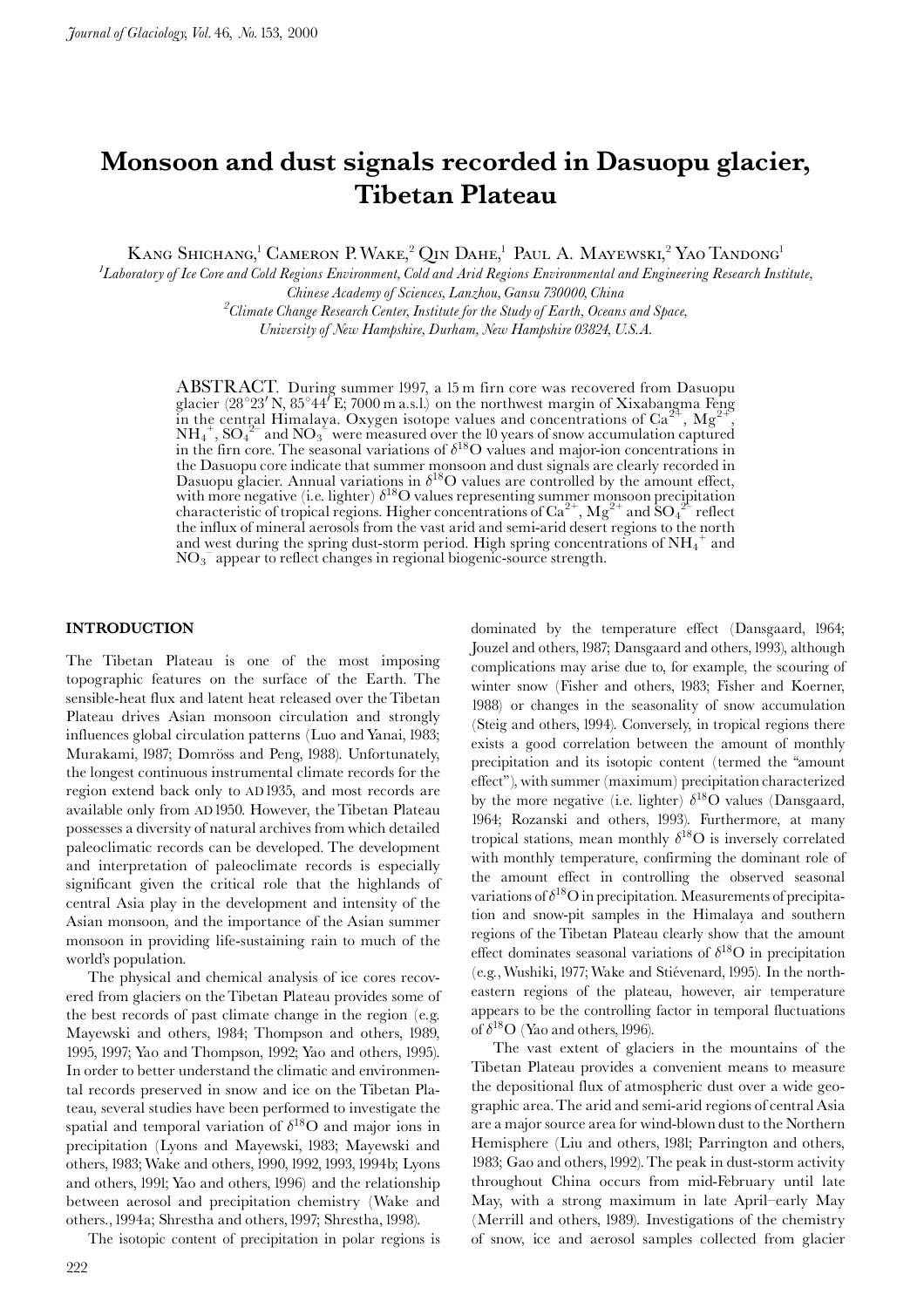basins indicate that the spatial variation of snow chemistry in the mountains of central Asia is controlled primarily by the influx of desert dust derived from the arid and semi-arid regions of Asia (Wake and others, 1990, 1992, 1993, 1994a, b; Shrestha and others, 1997).

#### **METHODOLOGY**

During summer 1997, a 15 m firn core was recovered from a relatively flat portion of Dasuopu glacier (28°23' N, 85°44' E; 7000 m a.s.l.) on the northwest margin of Xixabangma Feng in the central Himalaya (Fig. 1). This paper focuses on the high-resolution  $\delta^{18}O$  and major-ion  $(Ca^{2+}, Mg^{2+}, NH_4^+,$  $SO_4^2$  and  $NO_3^-$  records developed from this core, in order to better understand the seasonal monsoon and dust signals preserved in snow in this region. The core was drilled using a Polar Ice Coring Office (PICO) shallow drill. It was packed into polyethylene sleeves and placed in freezers for transport to the Lanzhou Institute of Glaciology and Geocryology. Samples were collected at intervals of 5 cm (equivalent to about 30 samples per year) in a clean cold room. Extreme care was taken at all times during sample collection and handling to assure samples were not contaminated. For example, nonparticulating suits, polyethylene gloves and masks were worn at all times during sampling. Tabletops were covered with pre-cleaned plastic. After sectioning of the core, each sample had its outer 1 cm scraped using a clean stainless-steel scalpel. Once scraped, samples were placed into pre-cleaned plastic bags. After melting, each sample was transferred to 20 and 60 mL pre-cleaned high-density polyethylene bottles for analysis of major ions and  $\delta^{18}O$ , respectively. A total of 305 samples were obtained from the core.



Fig. 1. Location map of drilling site located on the northern flank of Xixabangma Feng.

#### Kang and others: Monsoon and dust signals recorded in Dasuopu glacier

Oxygen isotope analysis was performed using a Finnigan MAT-252 Spectrometer (accuracy of 0.5%) in the Laboratory of Ice Core and Cold Regions Environment, Chinese Academy of Sciences. The 20 mL bottled samples were transported to the Climate Change Research Center, University of New Hampshire, and analyzed for anions (chloride, sulfate and nitrate) and cations (sodium, potassium, calcium, magnesium and ammonium) using a Dionex Ion Chromatograph model 2010. Detailed methods are described by Buck and others (1992) and Wake and others (1992).

This paper focuses on the seasonal variation of  $\delta^{18}$ O and concentrations of dust-source ions  $(Ca^{2+}, Mg^{2+}$  and  $SO_4^2$ and biogenic-source ions  $(NH_4^+$  and  $NO_3^-$ ). Profiles of  $\delta^{18}$ O and major-ion concentrations against water-equivalent depth are shown in Figure 2. In general, high concentrations of major ions correspond to less negative  $\delta^{18}$ O values. The core was dated down to the summer of 1988 by counting annual peaks of  $\delta^{18}O$  and major-ion concentrations. Average annual accumulation rate in the past decade is 0.75 m w.e.

The 8 years for which there exists a complete annual record of  $\delta^{18}$ O and major ions were selected to study seasonal variability. Instrumental data from the closest meteorological station (Nyalam station,  $28^{\circ}11'$ N,  $85^{\circ}58'$ E;  $3810$  m a.s.l.; 20 km southeast of the drill site) were used to compare with the core data. At Nyalam station, the mean annual surface air temperature and precipitation are  $3.5^{\circ}$ C and  $0.62$  m, respectively, for the period 1967–93. We have assumed that the seasonal distribution of precipitation at the drill site is the same as that at Nyalam station. This assumption is supported by two



Fig. 2. Depth profiles of  $\delta^{18}O$  and chemical-species concentrations with depth (water equivalent) in the Dasuopu firn core. Dating was performed by counting annual peaks of  $\delta^{18}O$ values and major-ion concentrations. The coarse solid line shows the smoothing trend using weighted smoothing (fivepoint smoothing). Dashed lines indicate annual layers.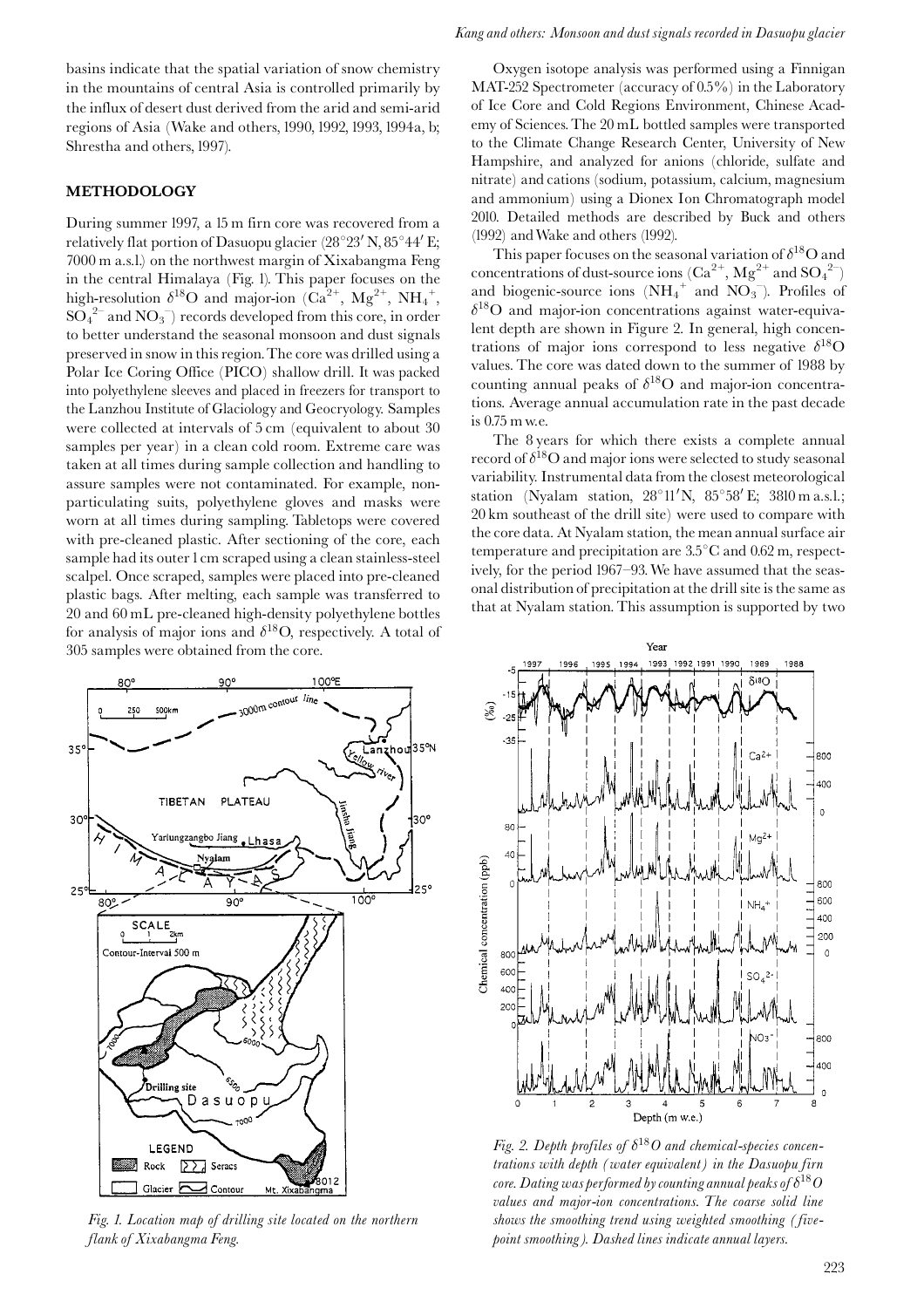

Fig. 3. Seasonal variations of  $\delta^{18}O$  and major-ion concentrations in the Dasuopu firn core. Error bars represent  $\pm$  1 std dev.  $(n=8)$ .

factors. First, the source of precipitation is similar for both sites. The region is strongly influenced by the Indian summer monsoon and receives the major part of annual precipitation during the monsoon season (Inoue, 1976), while winter and spring precipitation is derived from low-pressure systems which are steered along the southern slope of the Himalaya by the westerly jet stream (Barry, 1992). Second, the annual mean accumulation at the drill site  $(0.75 \text{ m} \text{ w.e.})$  is close to the annual mean precipitation at Nyalam (0.62 m w.e.).

In order to compare seasonal signals in the firn core with meteorological data,  $\delta^{18}$ O value and major-ion concentrations for each year (defined by the depth-age relationship) were combined into 12 groups, with each group representing 1/12 of the annual accumulation. The time period of snow accumulation represented by each "group" was then calculated using the average seasonal distribution of annual precipitation for the period 1967-93 at Nyalam station (Table 1).

#### **RESULTS**

Profiles of  $\delta^{18}$ O and major-ion concentrations with waterequivalent depth reveal fluctuations in  $\delta^{18}O$  similar to that in the major-ion series (Fig. 2). Correlation coefficients

Table 2. Correlation coefficients between  $\delta^{18}O$  and major ions in the Dasuopu firn core

|                                                                                                                 | $\delta^{18}O$                       | $Ca^{2+}$                    | $Mg^{2+}$            | $NH_4$ <sup>+</sup> | $SO_4^2$ <sup>-1</sup> |
|-----------------------------------------------------------------------------------------------------------------|--------------------------------------|------------------------------|----------------------|---------------------|------------------------|
| $\begin{array}{c} \rm{Ca}^{2+} \\ \rm{Mg}^{2+} \\ \rm{NH_4}^+ \end{array}$<br>$SO_4^2$ <sup>-</sup><br>$NO_3^-$ | 0.50<br>0.49<br>0.55<br>0.61<br>0.65 | 0.95<br>0.65<br>0.83<br>0.70 | 0.73<br>0.80<br>0.69 | 0.72<br>0.75        | 0.84                   |

Note: All  $R$  are significant at the 95% level.

(Table 2) reveal that significant positive correlations exist between  $\delta^{18}O$  and major ions, and that  $Ca^{2+}$ ,  $Mg^{2+}$ ,  $NH_4^+$ ,  $SO_4^2$  and  $NO_3^-$  concentrations are highly positively correlated with each other.

Average seasonal variations of  $\delta^{18}$ O are shown in Figure 3. The least negative  $\delta^{18}$ O values (i.e. isotopically heavier) occur in spring, and the most negative values in late summer. Oxygen isotope values then increase slowly from autumn to winter. The highest and lowest  $\delta^{18}$ O values in the year are  $-14.1\%$  and  $-20.8\%$ , respectively. Note that the error bars for  $\delta^{18}O$  show decreased variability in summer layers, and increased variability in spring and autumn layers.

The most distinctive characteristic in the seasonal variations of  $\delta^{18}O$  is the more negative values which occur during the summer monsoon season. In summer and early autumn, there is a strong inverse relationship between  $\delta^{18}O$ values and monthly precipitation at Nyalam station (Fig. 4). The lowest  $\delta^{18}O$  value corresponds to the highest precipitation, indicating that the amount effect is dominant at 7000 m a.s.l. in the Xixabangma region during the monsoon season. This agrees with other studies in the region (Wushiki, 1977; Grootes and others, 1989; Rozanski and others, 1993; Wake and Stiévenard, 1995). From late winter to mid-spring, both  $\delta^{18}$ O and mean monthly temperature at Nyalam station increase, suggesting that  $\delta^{18}$ O values reflect air temperature during this period, although the rise in  $\delta^{18}$ O occurs prior to the rise in temperature. Comparing seasonal variations of  $\delta^{18}O$  in the Dasuopu core with those of  $\delta$ D in precipitation at Lhajung station, located on the southern slope of the Himalaya (Wushiki, 1977), the same seasonal variation can be seen, the only difference being that the lowest  $\delta D$  value at Lhajung appears a little earlier than the lowest  $\delta^{18}$ O value at Dasuopu.

The highest concentrations of major ions  $(Ca^{2+}, Mg^{2+})$  $NH_4^+$ ,  $SO_4^{2-}$  and  $NO_3^-$ ) occur during spring, while the lowest values occur in late summer (Fig. 3). Among seasonal variations of major ions,  $Ca^{2+}$  has the largest fluctuation range of any ion. In general, seasonal variations of cations are more distinct and abrupt than those of anions. Furthermore, the standard deviation of major-ion concentrations shows large variability during the spring, and reduced variation during the summer.

Table 1. Monthly mean temperature, precipitation and distribution of annual precipitation at Nyalam meteorological station

|                                                                   | Month       |             |                 |             |               |              |              |              |              | Annual mean  |             |             |       |
|-------------------------------------------------------------------|-------------|-------------|-----------------|-------------|---------------|--------------|--------------|--------------|--------------|--------------|-------------|-------------|-------|
|                                                                   |             |             | $\mathcal{S}^-$ | 4           | $\mathcal{D}$ | 6            |              | 8            | 9            | 10           |             | 12          |       |
| Temperature $(^{\circ}C)$                                         | $-3.7$      | $-2.9$      | $-0.6$          | 2.7         | 5.9           | 9.2          | 10.5         | 10.3         | 8.3          | 3.8          | 0.0         | $-2.0$      | 3.5   |
| Precipitation (mm)<br>Distribution of annual precipitation $(\%)$ | 32.6<br>5.3 | 52.3<br>8.5 | 63.5<br>10.3    | 46.5<br>7.6 | 28.8<br>4.7   | 61.7<br>10.0 | 78.2<br>12.7 | 84.6<br>13.8 | 78.1<br>12.7 | 61.4<br>10.0 | 11.4<br>1.9 | 15.9<br>2.6 | 615.1 |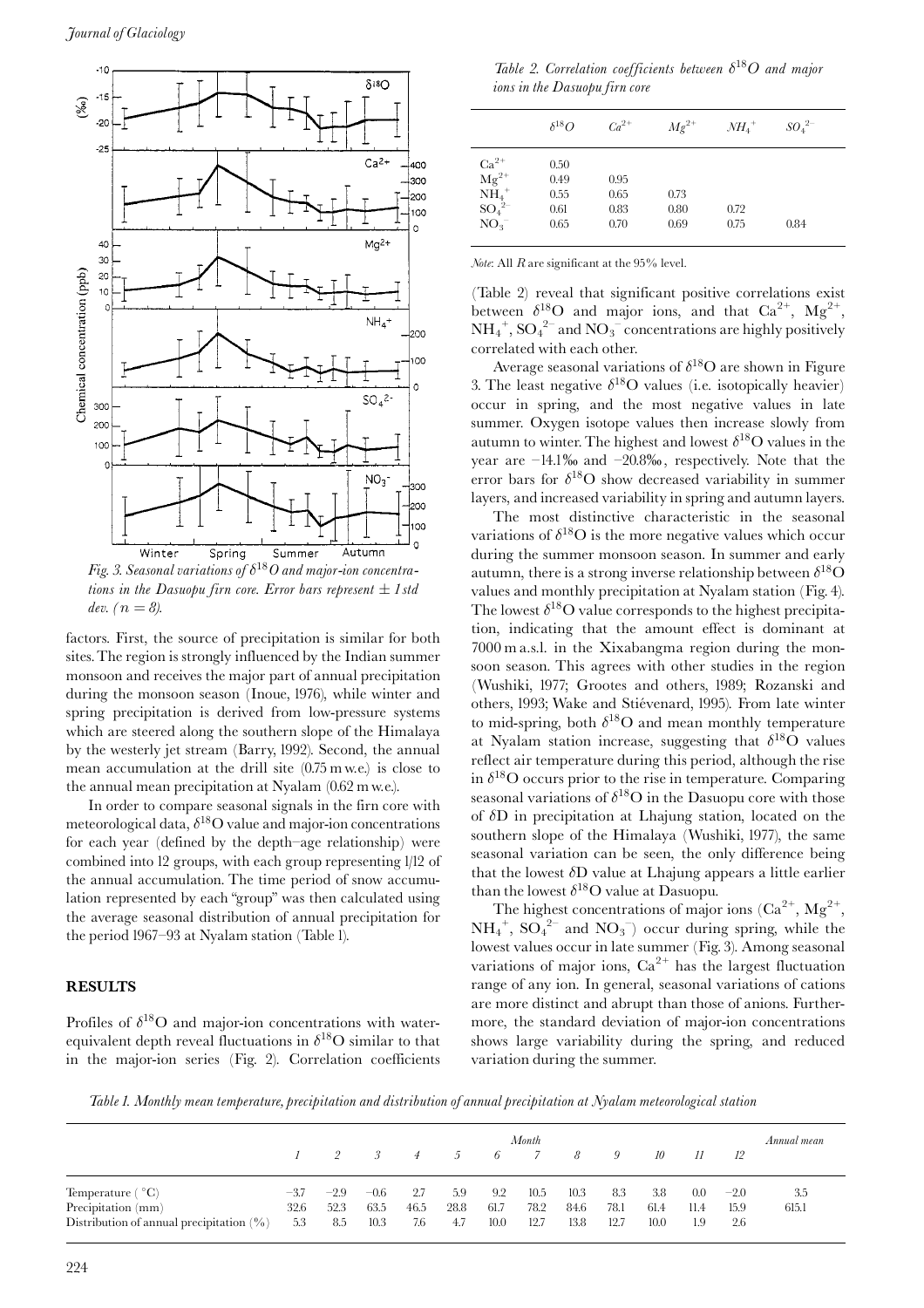

Fig. 4. Seasonal variations of  $\delta^{18}O$  in the Dasuopu firn core, compared with monthly air temperature and precipitation at Nyalam meteorological station, 1967–93, and monthly  $\delta D$ , air temperature and precipitation at Lhajung, April 1974-March 1975.

#### **DISCUSSION**

The main crest of the Himalaya represents the climatic boundary between a region dominated by the influence of the Indian summer monsoon to the south, and the relatively cold, dry and continental climate which characterizes much of the Tibetan Plateau to the north. The location of Dasuopu glacier on the boundary of the two climatic regions, combined with the high elevation of the site, well above the influence of the boundary layer, provides a unique opportunity to describe and understand atmospheric chemistry and processes in the free troposphere.

As in many tropical and subtropical locations, the more <sup>18</sup>O-depleted snowfall (i.e. more negative  $\delta^{18}$ O values) at Dasuopu glacier occurs during the summer monsoon period due to the strong removal of the heavy-isotopic component during the intense monsoon rains spreading from the Indian coast to the Himalaya. In the pre-monsoon period (spring), less negative  $\delta^{18}$ O values in precipitation may be attributed to the direct transport of water vapor from the Bay of Bengal almost without rainfall over the southern slope of the Himalaya, and may in fact be dominated by the temperature effect. The greatest depletion of  ${}^{18}O$ occurs in the snow layers which accumulate during the summer monsoon season, and therefore the amount effect is clearly the primary control on the seasonal oxygen-isotope record preserved in snow and ice layers on high-elevation glaciers in the Xixabangma region. We expect that any long-term changes in  $\delta^{18}$ O at this site (and perhaps in the Himalaya as a whole) would primarily reflect changes in precipitation regimes locally or regionally. This is in contrast

to the interpretation of  $\delta^{18}O$  records from the regions further north on the Tibetan Plateau, which fall under a different climatic regime and appear to provide records of temperature changes (e.g. Lin and others, 1995; Yao and others, 1996).

The records of seasonal variations of dust-deposition signals in the Dasuopu core provide evidence of seasonal changes in dust transportation in the troposphere on the southern margin of the Tibetan Plateau. The highest concentrations of  $Ca^{2+}$ ,  $Mg^{2+}$  and  $SO_4^{2-}$  occur in spring in Dasuopu glacier, suggesting they result from dust deposition during the peak in the dust-storm activity (Liu and others, 1981; Parrington and others, 1983; Merrill and others, 1989; Gao and others, 1992) and therefore represent a change in the dust-storm activity in regions upwind from the site. Dust can be transported southward to Xixabangma from arid regions (i.e. Taklimakan Desert and the Qaidam basin) by persistent northwesterly surface winds which dominate during spring (Luo and Yanai, 1983; Murakami, 1987). In the monsoon season, lower ion concentrations result from a decreased dust deposition. It is unlikely the seasonal variations in the dust-related major-ion concentrations are due to changes in precipitation (e.g. Hansson, 1994), as monthly precipitation in the region changes only 2-3-fold (Table 1), while dust-related ion concentrations vary by two orders of magnitude or more (Fig. 2).

The correlation coefficients (Table 2) and depth profiles (Fig. 2) indicate that the  $NH_4^+$  and  $NO_3^-$  signals recorded in the snowpack differ from those for the dust-related species. High spring concentrations of  $NH_4^+$  and  $NO_3^$ may reflect changes in biogenic-source strength. For example, increases in  $NH_4^+$  and  $NO_3^-$  during spring may reflect the agricultural- and pastoral-based lifestyles of the local population in the Himalaya and the Yarlung Zangbo river valley (e.g. nitrogen species derived from livestock urine, fertilizer, biomass burning and emissions from soil) (Mayewski and others, 1983; Davidson and others, 1986; Wake and others, 1994a; Meeker, and others, 1997; Shrestha and others, 1997).

#### **CONCLUSIONS**

Values of  $\delta^{18}O$  and concentrations of  $Ca^{2+}$ ,  $Mg^{2+}$ ,  $NH_4^+$ ,  $SO_4^2$  and  $NO_3^-$  have been measured as a function of depth in a 15 m Dasuopu firn core representing 10 years of snow accumulation. Strong seasonal variations of  $\delta^{18}$ O values in the Dasuopu core were used to establish a depth-age relationship for the core. Seasonal variations of  $\delta^{18} \rm O$  values are controlled primarily by the amount effect, with more negative  $\delta^{18}O$  representing summer monsoon snow. Seasonal variations of major-ion concentrations in the Dasuopu core indicate that dust deposition is dominated by spring dust storms which transport dust from the vast arid and semi-arid desert regions to the north and west. High concentrations of  $\mathrm{NH_4}^+$  and  $\mathrm{NO_3}^-$  in spring may reflect more local/regional changes in biogenic-source strength. Thus ice-core records from Dasuopu provide a unique opportunity to reconstruct changes in monsoon and duststorm activity in the past.

#### **ACKNOWLEDGEMENTS**

This research is supported by the Climbing Project of China (95-Yu-40 and 95-Yu-24), the Great Project of the Chinese